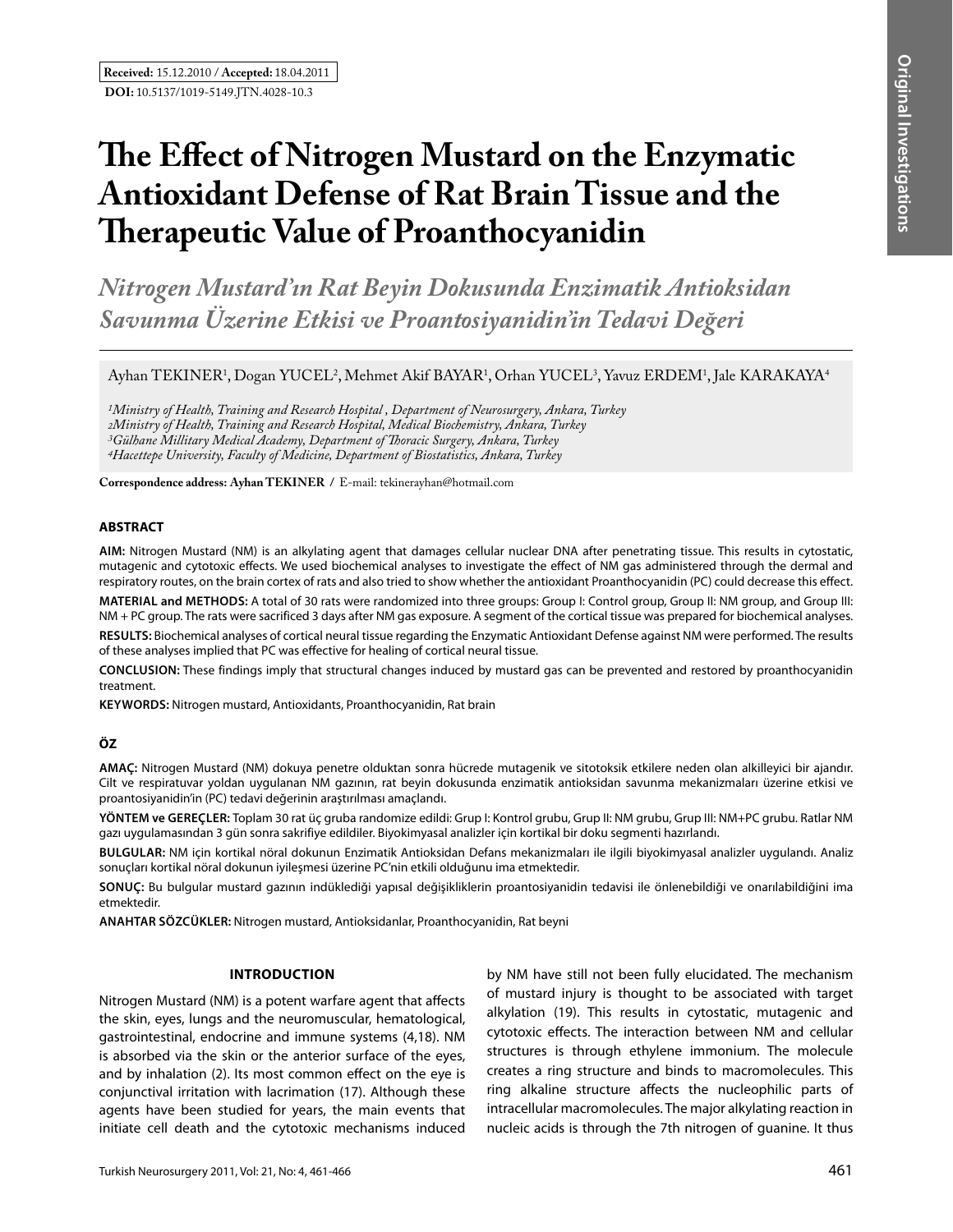leads to the formation of cross-links between or within DNA helices. The 3rd nitrogen of adenine and the 6th oxygen atom of guanine are other regions where the alkylation reaction can be seen. It may also cause damage to RNA, proteins and the cell (4). These effects may lead to chromosomal aberrations in addition to inhibiting DNA, RNA and protein synthesis with the cells pausing at the G2-M phase of the cycle. The result is severe damage, especially in cells with high mitotic activity (4). The poly (ADP-ribose) polymerase (PADRPR) enzyme is activated on exposure to mustard gas, thus decreasing NAD+ levels. This causes cell death. A normal NAD+ concentration ensures continuity of the energy-providing system and prevents blister formation (4). Nicotinamide may be used as a reversible PADRPR inhibitor and this agent has been reported to decrease cytotoxicity when used within 24 hours of exposure to NM. DNA alkylation by mustard causes breaks in the DNA chain, stimulating the DNA repair mechanisms and the activation of the PADRPR enzyme, which uses NAD+ as a substrate. Mustard also inhibits glycolysis and stimulates the NADP+-dependent hexose monophosphate shunt. These changes in cellular metabolism are reported to cause death especially in basal epidermal cells.

The aim of this experimental study was to show the effects of mustard gas at the intracellular level and determine the effect of strong antioxidants such as Proanthocyanidin (PC) in order to elucidate the diagnostic and therapeutic process to contribute to other studies aiming to decrease morbidity and mortality (1,13). The warfare agent mustard gas was administered to the subjects via the transdermal and inhalation routes under conditions simulating the battlefield in this study. We investigated the harmful effect of mustard gas on neural tissue in this study and also evaluated the efficacy of PC as we thought it might be beneficial in subjects exposed to mustard gas.

#### **MATERIAL and METHODS**

The study was performed at the Gülhane Military Medical Academy Animal Research Laboratory, and it was approved by this Academy's Ethics Committee.

#### **I. Material:**

*a- Animals:* A total of 30 male Rattus norvegicus weighing 140-160 g were used. These rats were randomized into three groups, each with ten rats. The animals were taken care of according to the relevant articles of the Helsinki Declaration and the guidelines of the U.S. National Institutes of Health.

*b- Chemicals:* NM and the chemicals required for the oxidative stress analysis were obtained from Sigma–Aldrich Chemie GmbH (Taufkirchen, Germany) and the organic solvents were bought from Merck KGaA (Darmstadt, Germany). A commercially available grape seed PC extract was purchased from GNC Bakara A.Ş. (Proantosiyanidin: GN 6018, 100 mg, 90 capsules, Istanbul, TR). The mustard gas was administered to the subjects at the Nuclear Biologic and Chemical (NBC) laboratory and the sacrifice was performed at the Experimental Animals Breeding and Research Laboratory.

# **II. Methods:**

#### **Experimental design:**

*A- Groups:* These rats were randomized into three groups, each with ten rats as follows: Group I: Control group (CG, no trauma and no NM). Group II: (NM group) A toxic dose of vaporized 8 mg NM dissolved in 5 ml of distilled water was used for 10 minutes (800 mg/m3/min) on the NM group that was exposed to NM only. Group III: (Treatment Group, TMG,  $NM + PC$  group). These subjects were exposed to the same dose of NM and were fed a diet containing 100 mg/kg/day PC, administered orally via an orogastric injection. All exposures were carried out in a chamber 100 L in volume equipped with chemical, biological and radiological (CBR) filters. All rats were sacrificed with a lethal dose of xylazine and ketamine 72 hours later.

### *B- Trauma induction by Mustard Gas administration and Perfusion-Decapitation-Obtaining tissue samples.*

*1. Anesthesia:* Anesthesia was provided before the surgical procedure to the subjects in each group with an intramuscular injection of Ketamine hydrochloride(Ketalar 5% solution, Eczacıbaşı İlac Sanayii, İstanbul with Parke-Davis license)–35 mg/kg and Rompun (Xylazine 2% solution, Bayer, Istanbul)-1.5 mg/kg. The rats in Group III were administered 0.5 mg/kg NM gas. The subjects were placed in the chamber. The chamber was heated using a tungsten electric bulb (100/220V) with an average temperature of 22ºC +/- 2ºC. The subjects were directly exposed to vaporized NM. Rats in the PC Group were fed PC beginning 8 h before the NM gas application and continuing 72 h afterwards. We assessed subjects' rectal temperature, and the number of breaths and heart beats per minute twice a day for 72 hours. The activities and the neurological deficits of the subjects were also evaluated. The subjects were allowed to survive for an additional 72 h. All subjects were sacrificed on the third day with a lethal dose of Ketamine + Xylazine. Buterphenol (0.5 mg/kg sc) was administered to the subjects to provide analgesia during this process. The parietal brain cortex (4x4x4mm) of the sacrificed subjects was removed for biochemical studies.

*2. Perfusion-Decapitation-Obtaining Tissue Samples:* Subjects in all groups were put to sleep again with the same method following the specified duration (72 hours). A thoracotomy was performed and 1000 ml of 0.9% NaCl was administered at 100mmHg pressure through a catheter delivered from the left ventricle to the aorta. The right atrium was opened and the infused saline withdrawn. Perfusion was continued until the fluid was clear. The animals were then sacrificed by decapitation. The scalp was opened, craniotomy performed and the calvarium exposed in the middle. The brain and brainstem were removed intact. Tissue samples 4x4x4 mm in size were obtained from the hemisphere. A microscope and microsurgical instruments were used during these procedures. Amicroscope (Zeiss OpMi 99) and microsurgical instruments were used during the surgical procedures and decapitation.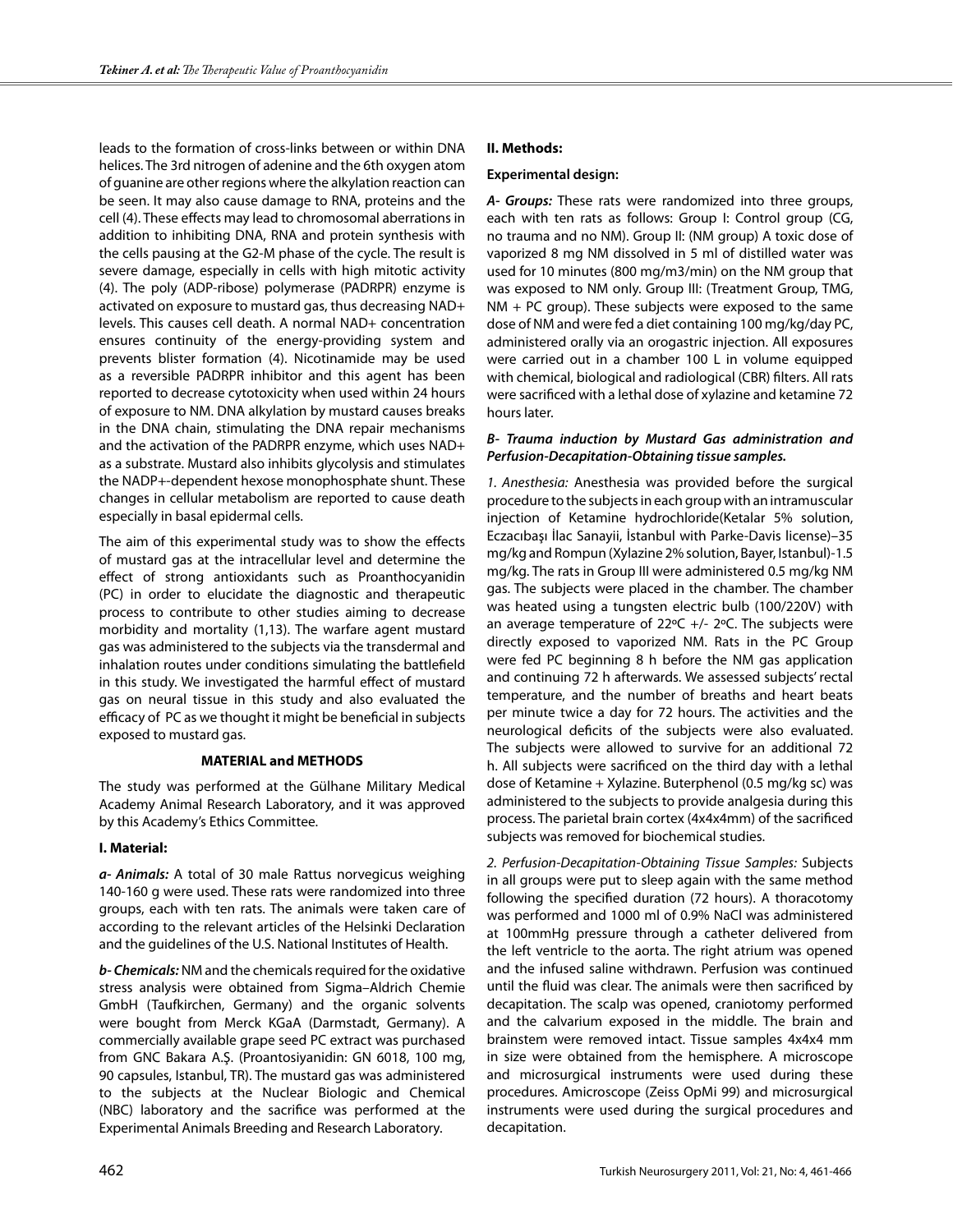**III. Tissue preparation:** Following a period of 72 hours, the animals were anesthetized with ketamine (85 mg/kg) and their craniums were opened by craniotomy. The brains were removed immediately and sectioned into small pieces (4x4x4mm). Tissues were cleaned with cold saline, wrapped in aluminum foil and immediately immersed in liquid nitrogen. The tissue samples were stored at -80°C until analyses. The samples were thawed, weighed and homogenized in phosphate-buffered saline, pH 7.4.

# **Oxidative stress status related parameter analysis**

*Tissue preparation for oxidative stress status:* Tissue samples were homogenized in 1.5% KCl solution on ice using a homogenizer. Then homogenized samples were centrifuged at 5000 xg and 4ºC for 10 min. The supernatant was used for the analyses.

*Thiobarbituric Acid Reactive Substances (TBARS) level measurement:* Malondialdehyde (MDA) levels in tissue homogenate samples were determined in accordance with the method described in our previous studies (24). MDA levels were expressed as TBARS. Following the reaction of thiobarbituric acid with MDA, the reaction product was measured spectrophotometrically. Tetramethoxy propane solution was used as the standard.

*Superoxide Dismutase (SOD) activity measurement:* CuZn-SOD activity in tissue homogenate was measured by the method described in our previous studies (24). Briefly, each homogenate was diluted 1:400 with 10 mM phosphate buffer, pH 7.00. Twenty-five µL of diluted hemolysate was mixed with 850 µL of substrate solution containing 0.05 mmol/L xanthine sodium and 0.025 mmol/L 2-(4-iodophenyl)-3-(4 nitrophenol)-5-phenyltetrazolium chloride(INT) in a buffer solution containing 50 mmol/L CAPS and 0.94 mmol/L EDTA pH 10.2. Then, 125 µL of xanthine oxidase (80 U/L) was added to the mixture and absorbance increase was followed at 505 nm for 3 min against air. Twenty-five µL of phosphate buffer or 25 µL of various standard concentrations in place of the samples were used as blank or standard determinations. CuZn-SOD activity was expressed in U/g tissue.

*Glutathione Peroxidase (GPO) activity measurement:* GPO activities in tissue homogenates were measured by the method described in our previous studies (24). The reaction mixture was 50 mmol/L tris buffer, pH 7.6 containing 1 mmol/L of Na<sub>2</sub>EDTA, 2 mmol/L of reduced glutathione (GSH), 0.2 mmol/L of NADPH, 4 mmol/L of sodium azide and 1000 U of glutathione reductase (GR). Fifty μL of tissue homogenate and 950 μL of reaction mixture were mixed and incubated at 37ºC for 5 min. The reaction was then initiated with 10 μL of t-butyl hydroperoxide (8 mmol/L) and the decrease in NADPH absorbance was followed at 340 nm for 3 min. Enzyme activities were reported as U/g in tissue.

*Catalase (CAT) activity measurement:* CAT activity in tissue homogenate was measured by the method of Aebi (24). The reaction mixture was 50 mM phosphate buffer pH 7.0, 10 mM  $H_2O_2$  and homogenate. The reduction rate of  $H_2O_2$  was followed at 240 nm at room temperature for 30 seconds. Catalase activity was expressed in U/g tissue.

# **IV. Statistical Analysis:**

Descriptive statistics are expressed as mean, median and min-max. Differences among the groups were analyzed using the Kruskal-Wallis test followed by the multiple comparison procedure of Conover. Statistical analyses were performed via SPSS 15.0 statistical software. P values less than 0.05 were evaluated as statistically significant.

#### **RESULTS**

The biochemical variables (TBARS, SOD, GPO, CAT) in the three groups were examined and compared using the Kruskal-Wallis test. Oxidative stress status analysis included the TBARS level, and SOD, CAT and GPO activities. The TBARS levels, CAT and GPO activities in PC were different from control group. NM direct exposure caused significantly increased TBARS levels, and increased GPO and SOD activity in brain tissue. PC treatment decreased TBARS levels, but CAT and GPO activities were similar to those of the treatment group. The levels of biochemical parameters according to the study groups are presented in Table I.

As seen in Table I, differences among the three groups were found to be statistically significant for all biochemical variables (p<0.05). TBARS, SOD and GPO values were highest in the NM group and lowest in the control group. The difference between each group was statistically significant for TBARS, SOD and GPO (p<0.05). CAT levels were similar in the control and treatment groups (p>0.05) but the NM groups had higher CAT levels than the other groups ( $p$  <0.05). The distributions of TBARS, SOD, GPO, CAT values are presented graphically in Figures 1-4.

**Table I:** The Comparison of the Biochemical Parameters for the Three Groups

|                  | Control $(n=10)$ |                     | Nitrogen mustard $(n=10)$ |                     | <b>Treatment (n=10)</b> |                    | p value |
|------------------|------------------|---------------------|---------------------------|---------------------|-------------------------|--------------------|---------|
| <b>Variables</b> | Mean± SD         | Median (Min-Max)    | Mean $\pm$ SD             | Median (Min-Max)    | Mean± SD                | Median (Min-Max)   |         |
| TBARS (nmol/g)   | $8.44 \pm 1.45$  | $8.21(6.40-11.29)$  | 121.59±21.30              | 115.35 (101-167)    | 73.75±12.40             | 72.5 (51.02-93.74) | < 0.001 |
| SOD (U/q)        | $154 + 52.32$    | 134 (114-262)       | 432.9±43.16               | 437 (382-500)       | 207.6±77.60             | 191 (131-401)      | < 0.001 |
| GOP (U/q)        | $1.63 \pm 0.37$  | $1.52(1.13 - 2.39)$ | $3.71 \pm 0.71$           | $3.65(3.11 - 5.53)$ | $2.13 \pm 0.55$         | $2.17(1.34-3.11)$  | < 0.001 |
| CAT (U/q)        | $3.51 \pm 0.60$  | $3.6(2.20-4.20)$    | $4.28 \pm 0.44$           | 4.33 (3.59-5.21)    | $3.79 \pm 0.66$         | 3.77 (2.92-4.91)   | 0.011   |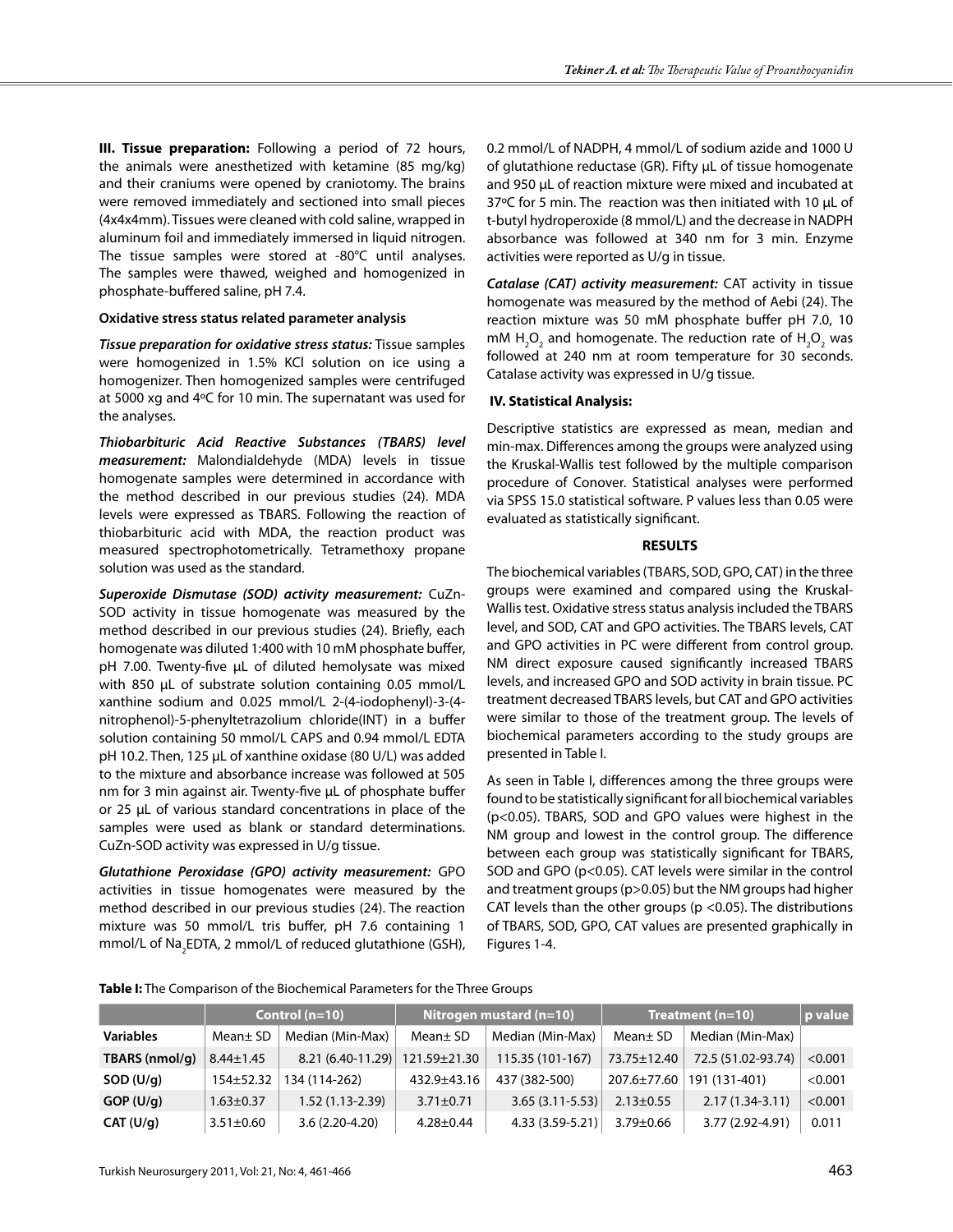

**Figure 1:** The distribution of TBARS values for the three groups. **Figure 2:** The distribution of SOD values for the three groups.



**Figure 3:** The distribution of GPO values for the three groups. **Figure 4:** The distribution of CAT values for the three groups.

#### **DISCUSSION**

Nitrogen mustard (NM) is a chemical warfare agent that targets the eyes, skin, and lung. However, because of its hydrophobic characteristics, NM easily penetrates and accumulates in the lipid component of the exposed organism. Despite many years of research into NM, the toxicity induced by this agent is still not fully understood besides the alkylation of DNA. It was previously claimed by some studies (5,7,14) that the oxidative stress was likely involved in the pathogenesis of NM toxicity. Polyunsaturated fatty acids (PUFA) are very susceptible to oxidative stress and this process results in lipid peroxidation. The substantial PUFA content of the brain and its high oxygen consumption support the possible role of oxidative stress and lipid peroxidation in NM toxicity (12). In view of these considerations, we postulated that NM can affect brain tissue and studied the enzymatic antioxidant defense parameters such as SOD, GR, GPO, and CAT and the MDA, the endproduct of lipid peroxidation. Additionally, we determined





the antioxidant role of PC as a free radical scavenger in NM toxicity.

MDA, or more exactly thiobarbituric acid–reactive substances (TBARS), is the end-product of the lipid peroxidation of fatty acids containing two or more double bonds. Generally, TBARS measurement is a good index of lipid peroxidation. Sharma et al (20) have shown that liver glutathione, an important antioxidant, is depleted and liver MDA increased when NM is administered to animals. A previous study showed that intracellular peroxide levels were increased in human bronchial epithelial cells due to NM treatment (15). We also found that brain TBARS levels were increased in NM-administered rats. More importantly, PC treatment significantly decreased TBARS levels in NM-administered rats. These results indicate that lipid peroxidation is increased due to NM effects and free radical scavenger PC attenuates lipid peroxidation in the rat brain. As a result, lipid peroxidation in brain tissue appears to be a side effect of NM toxicity.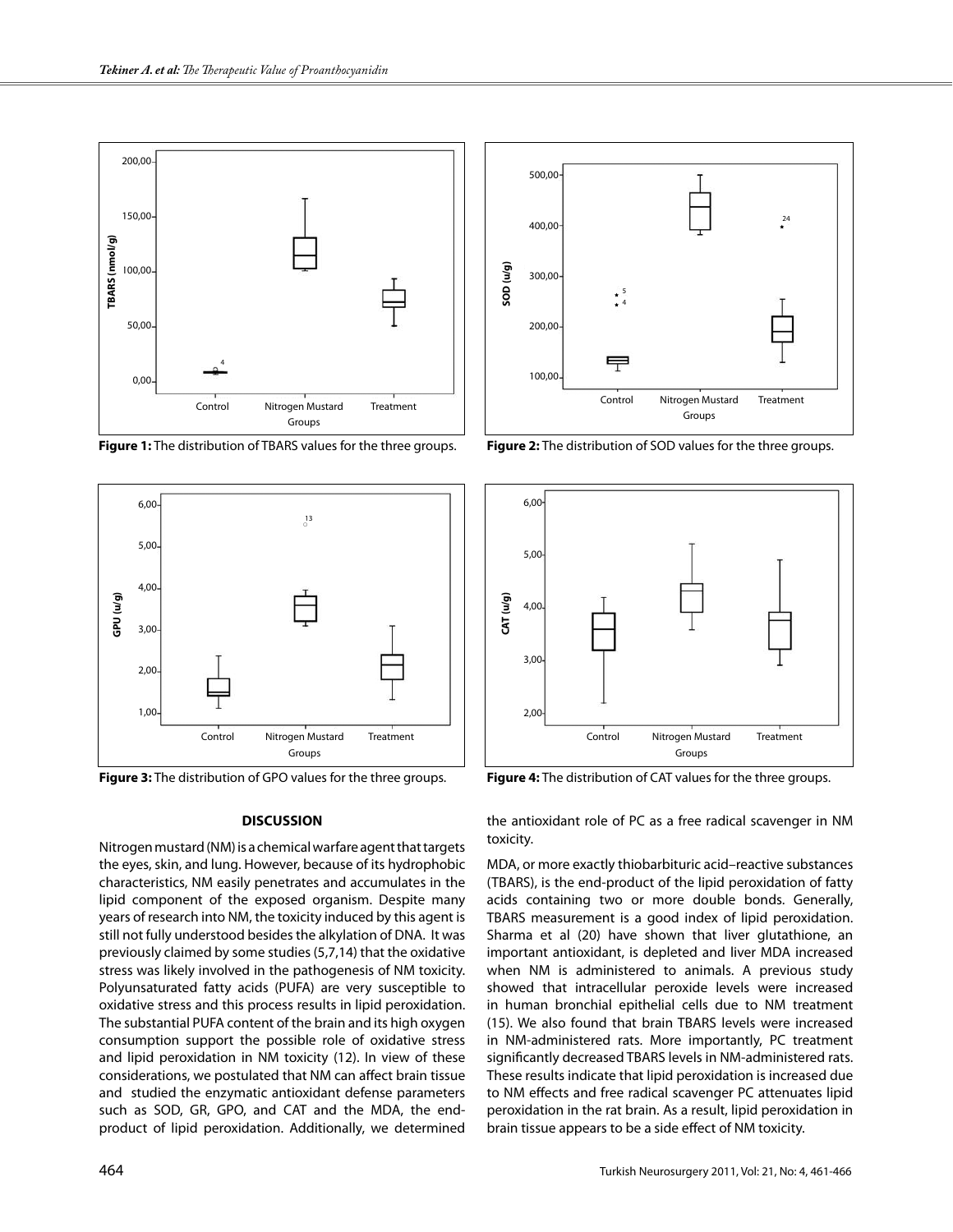Reactive oxygen species (ROS) are constantly formed in the animal body and removed by an antioxidant defense system. In healthy animals, the generation of ROS appears to be approximately in balance with antioxidant defenses. An imbalance between ROS and antioxidant defenses in favor of the ROS has been described as oxidative stress. A substantial part of intracellular antioxidant defense is based on the antioxidant enzymes superoxide dismutase, catalase, glutathione peroxidase, and glutathione reductase. These enzymes eliminate toxic reduction intermediates of oxygen inside the cell, prevent radical formation and so restrict oxygen toxicity. Therefore, the protection of cells from damage by ROS may be evaluated on the basis of tissue activities of these antioxidant enzymes. SOD, one of the most prominent intracellular antioxidant enzymes, is present in all aerobic cells and has an antitoxic effect against superoxide anion. It removes superoxide anion catalytically by promoting the dismutation of superoxide to hydrogen peroxide and molecular oxygen. Hydrogen peroxide, a reaction product of the superoxide dismutation reaction, inactivates SOD, and in the presence of hydrogen peroxide SOD acts as a prooxidant. Hydrogen peroxide should therefore be scavenged by other antioxidant mechanisms. On the other hand, oxidative stress induces a protective compensatory increase in the synthesis of antioxidants (3) and tissues may respond to oxidant stress with an enzyme induction. We found a significantly increase in SOD activities against NM administration in this study. We believe this increase results from an enzyme induction response to oxidative stress due to NM administration. The decreased SOD activity after PC treatment confirms this postulate. Hydrogen peroxide is also a reactive oxygen species and can be scavenged by different antioxidant mechanisms. The most important enzymatic scavenging mechanisms are based on catalase and glutathione peroxidase activities. Catalase removes hydrogen peroxide when in high concentrations while GPO removes hydrogen peroxide when present in low concentrations (6). The activities of both enzymes were increased in NMadministered rats and we think this increase was the result of enzyme induction. Although catalase induction was weaker than those of other antioxidant enzymes, it was statistically significant and this could result in increased oxidation stress. PC treatment also decreased catalase activity and this decrease was also statistically significant. In contrast to our findings, Ucar et al (11) recently reported depressed GPO activity after NM administration in the lung tissue. There is no study reporting oxidative effects of NM in brain tissue in the literature. We believe our results show that brain tissue has different antioxidant potential from lung.

Glutathione reductase (GR) is another cellular antioxidant enzyme and cooperates with GPO. GPO can remove hydrogen peroxide and organic hydroperoxides by conversion of reduced glutathione (GSH) to the oxidized form (GSSG) and GR substitutes the GSSG for the reaction of GPO. GR levels were also increased after NM administration. The GR increase completes the antioxidant efficiency of the GPO increase,

and this may be a result of the induction of antioxidant enzymes. Another consequence of oxidative stress may be a change in nitric oxide (NO) metabolism. Elevated levels of reactive oxygen metabolites, especially superoxide anion, deplete bioavailable NO and exacerbate local oxidative stress by reacting with NO to form peroxynitrite (8,10,23). Peroxynitrite, a reactive nitrogen metabolite, can readily cross cell membranes, so traveling significant distances and damaging tissues. The increased TBARS levels in our study show increased oxidative/nitrosative stress due to NM administration. The NM damage in the brain may therefore arise partly in relation to peroxynitrite. Antioxidant enzyme expression can be induced by antioxidant response element activation under oxidative stress conditions (3). The antioxidant response element is a regulatory enhancer found in the 5'-flanking region of many detoxification enzymes. SOD and enzymes that play a role in glutathione metabolism are among these detoxification enzymes (9,22). The upregulation of antioxidant response element–dependent target genes is known to have neuroprotective effect. However, the mechanism of activation is currently unknown (3). We believe that antioxidant enzymes in the brain could be upregulated for antioxidant defense against oxidative stres under oxidative stress conditions caused by NM.

One limitations of the study is that we aimed to investigate the potential the enzymatic antioxidant defense system against oxidative stress in the brain caused by nitrogen mustard. However, investigating thiol groups and GSH and GSSG levels could be valuable particularly for NM. GSH and GSSG are substrates of GPO and GR, respectively, and it has been reported that GSH is depleted by NM (16,21).

In conclusion NM administration increases oxidative stress and lipid peroxidation in the rat brain. Significantly increased TBARS levels reveal an accelerated lipid peroxidation process. The increase of antioxidant enzyme activities after NM administration shows the high antioxidant potential of brain tissue probably based on induction of enzyme activities by antioxidant response elements. PC administration can alleviate oxidative stress and the lipid peroxidation process in animals exposed to NM. Effects of PC may ensure a sustained outcome in limiting oxidative stres on lipid peroxidation. Therefore PC can be used in clinical setting in the future.

#### **REFERENCES**

- 1. Bagchi D, Bagchi M, Stohs SJ, Das DK, Ray SD, Kuszynski CA, Joshi SS, Pruess HG: Free radicals and grapeseed PC extract: Importance in human health and disease prevention. Toxicology 148:187-197, 2000
- 2. Balali-Mood M, Hefazi M: Comparison of early and late toxic effects of sulfur mustard in Iranian veterans. Basic Clin Pharmacol Toxicol 99(4):273-282, 2006
- 3. Bea F, Hudson FN, Chait A, Kavanagh TJ, Rosenfeld ME: Induction of glutathione synthesis in macrophages by oxidized low-density lipoproteins is mediated by consensus antioxidant response elements Circ Res 92:386-393, 2003